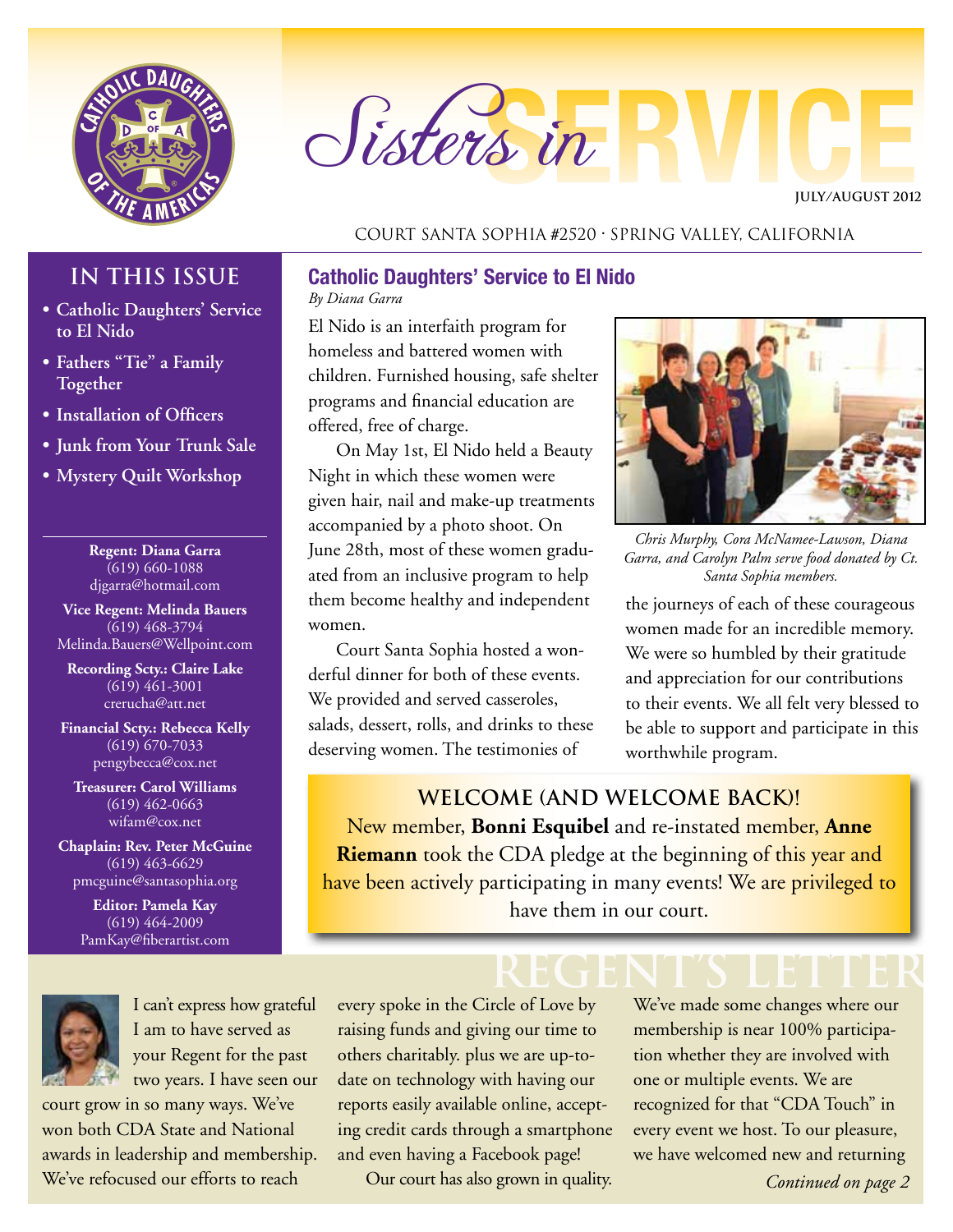#### *Regent's Letter - continued from page 1*

members who have added a wonderful dimension to our organization.

Serving as your Regent has grown my spirituality, which I never expected. At the beginning of my term, I was honest about my struggle to find my sprituality beyond attending mass and praying the rosary. But now I realize what "let go and let GOD" means. Like many of you, I've considered myself a "worker bee" and would volunteer to chair and work events at notice. With the help of some great advice and self-reflection, I let go of my desire to control and handed the reigns over to court members so that they, too, may develop their leadership skills and become spiritually fulfilled. It was soon that I

#### **Hand Them Out Like Candy!**

Have you received your CDA business cards? If not, come to our meeting and collect your set! CDA cards are to be used when approching a event or charity-related groups and sponsors and to give people who have never heard of CDA. Space is available on the back of the card so that you can write your name and a note. Spread the word! **June Trunk Sale and E-Waste Drop Off**



Jane Goodwember Na hara a prevo es vendarsi tadian. L' hope to see you of our next weeking as you age was what we're all about!

are held as "passes the dift Thursday of the month



Last, but not least, I would like to thank the officers who have said "yes" to another term and welcome our new Regent, Diana Garra. The court will be in good and competent hands in both experience and leadership.

Thank you all for making my term meaningful and successful. I look forward to watching our court blossom and hope that you, too, will have the opportunity to discover why God has placed you in CDA.

In Unity and Charity,

lehoso



Spaces quickly sold out for our June 2nd "Junk from Your Trunk" sale. We couldn't have asked for a more beautiful day for our sale! CDA sold refreshments and once-loved treasures. Profits were \$620, not including proceeds from the E-waste. Our next trunk sale will be planned for Fall.



#### **Fathers "Tie" a Family Together** *By Melissa Hiatt*

Court Santa Sophia honored the fathers in the parish by serving a special brunch on Father's Day. Fathers were treated to a complimentary meal and were given a sugar cookie "tie on a stick" decorated in CDA colors. On the menu was Summer Frittata, roasted potatoes and fresh fruit. Hosting Father's Day brunch is truly a service and gift to our fathers more than a fund raiser.

I would like to thank Diana Garra and Cora McNamee-Lawson for helping with the cookie decor and wrapping, Chris Murphy and Cora, who helped with food prep on Saturday, and our food service volunteers: Dee Sanford, Claire Lake, Chris Murphy, Cora McNamee-Lawson, Carolyn Palm, Carmen Bauer, Bonni Esquibel, Carol Williams, Lou Turner and Melinda Bauers (my apologies if I forgot anyone). Your help really made the event wonderful!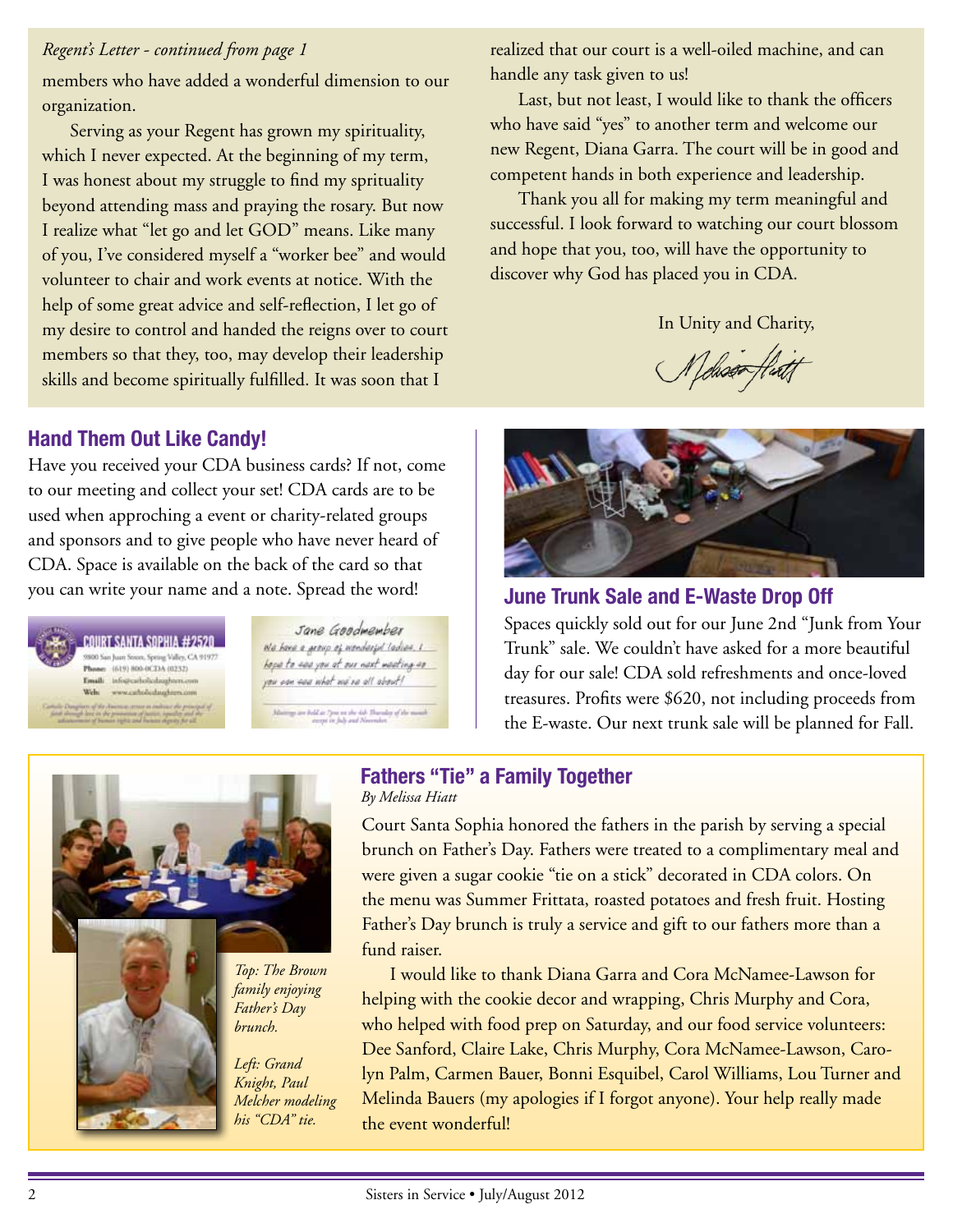# **STATE AND NATIONAL NEWS**

**Officers Workshop** for San Diego will be held on 8/18 from 9:00a.m. to 4:00p.m. at Holy Spirit Church, 2725 55th Street, 92105.

**The Madonna Manor Fundraiser** will be held on October 13 at Madonna Manor. Funds are needed for a new driveway, a backflow device and sturdy benches and armchairs with arm rests.

**Resolution About HHS Mandate:** At the March 2012 National Board Meeting a Resolution was passed by the Board that we pray one minute each evening for the safety of our troops, our citizens, peace in the world, and the Bible to remain the basis for laws governing our land.

**National CDA Sunday** is to be observed on October 21, 2012. The theme for this year is "With God All Things Are Possible" (Matthew 19:26) as we continue to pray for justice and peace for all God's people.

# **Installation of Officers**



*L-R: District Deputies Chris Murphy and Dee Sanford, Diana Garra, Melinda Bauers, Carol Williams, Pam Kay (standing in for Rebecca Kelly), Claire Lake.*

JUNE 30—The Installation of Officers for the Diocese of San Diego was at St. Mary Magdalene Catholic Church in Bay Park. Our new Regent, Diana Garra and returning officers, Claire Lake, Carol Williams, and Rebecca Kelly (with Pam Kay standing in) were installed as officers for the 2012-2014 term. The morning started with a beautiful Mass and Installation and a reception followed afterwards. District Deputies, Chris Murphy and Dee Sanford were in attendance to assist with the event. Thank you, Ct. Immaculata, for being such wonderful hostesses!

#### **2012 Mystery Quilt Workshop to Benefit Project Handclasp's Women Empowerment**



The second annual Mystery Quilt workshop will be held on Saturday, August 4, 2012 from 8:30 a.m. to 8:30 p.m. at Prendergast Hall. It is sure to be a day of fun, relaxation, stimulation, good food and plenty of time for sewing. It's every quilter's dream. A mystery quilt is one where you don't know what you are making until almost the end. You follow a series of instructions and techniques, then at the end of the day the quilt is revealed. Class size is limited to 30 people, and interested





*Top to Bottom: Participants from the 2011 workshop piecing their mystery quilt, a beautiful breakfast is set for the class to enjoy, handsome gentlemen in white gloves displaying quilts from the trunk show.*

parties should be intermediate level sewers. The cost of the workshop plus three meals and a snack is \$75.00, of that \$60.00 is tax deductible. If you're not up for that, you can join us for lunch for only \$10.00. Immediately following lunch there will be a special treat; Catherine Hughes, part owner of Grand Country Quilts in San Marcos, will do a trunk show of her beautiful quilts. As an added bonus, four handsome gentlemen wearing white gloves and tuxedos will be holding the quilts for our viewing pleasure.

If you or someone you know is interested in the workshop or lunch and trunk show, please contact Pam Kay at 619-464-2009 or go to her website FiberArtist.com and click on "classes."